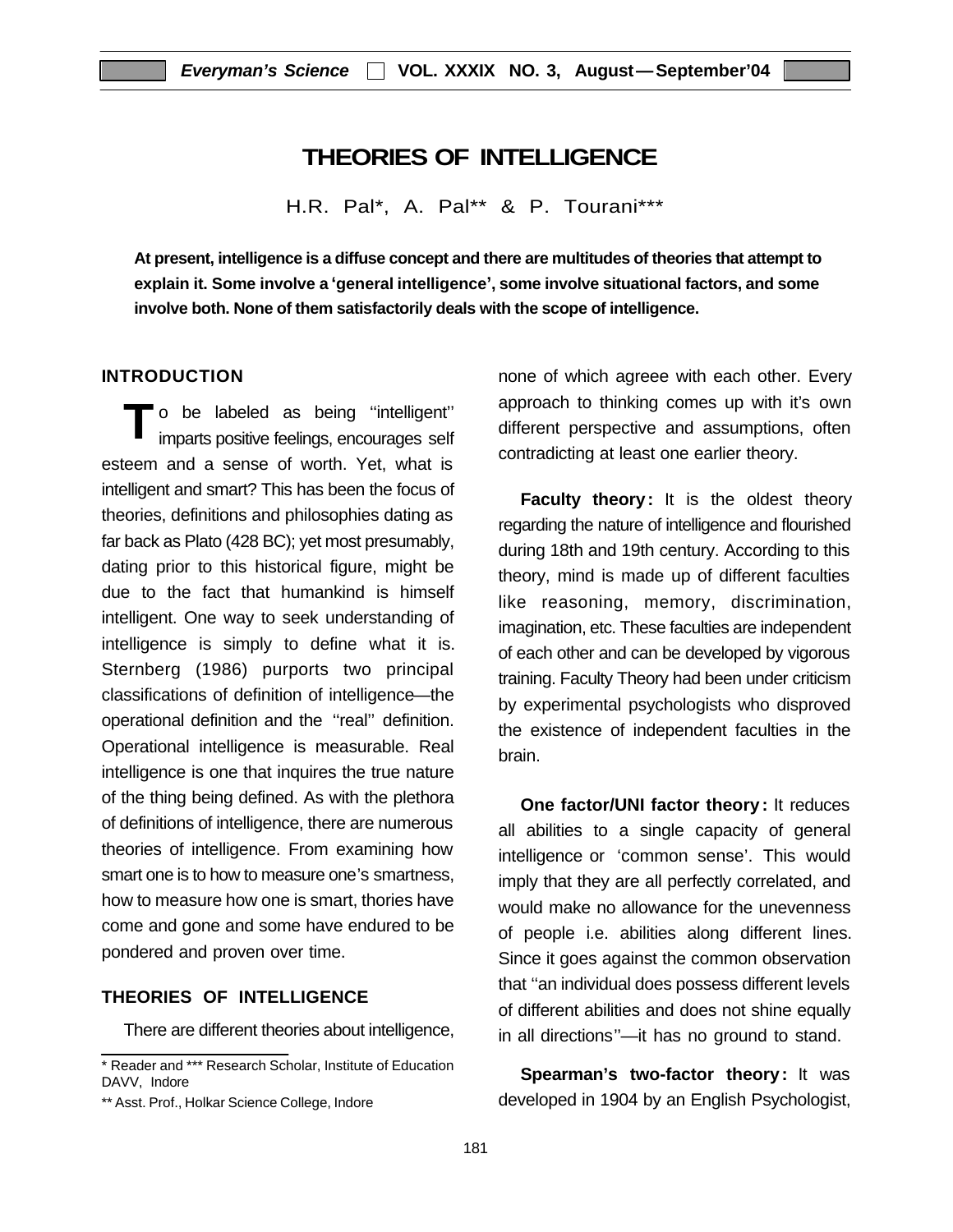Charles Spearman, who proposed that intellectual abilites were comprised of two factors : one general ability or common ability known as 'G' factor and the other a group of specific abilities known as 'S' factor. 'G' factor is universal inborn ability. Greater 'G' in an individual leads to greater success in life. 'S' factor is acquired from the environment. It varies from activity to activity in the same individual.

**Thorndike's multifactor theory :** Thorndike believed that there was nothing like General Ability. Each mental activity requires an aggregate of different set of abilities. He distinguished the following four attributes of intelligence :

- (a) Level—refers to the level of difficulty of a task that can be solved.
- (b) Range—refers to a number of tasks at any given degree of difficulty.
- (c) Area—means the total number of situations at each level to which the individual is able to respond.
- (d) Speed—is the rapidity with which we can respond to the items.

**Thurstone's theory : Primary mental abilities/Group factor theory:** States that Intelligent Activities are not an expression of innumerable highly specific factors, as Thorndike claimed. Nor is it the expression primarily of a general factor that pervades all mental activities. It is the essence of intelligence, as Spearman held. Instead, the analysis of interpretation of Spearman and others led them to the conclusion that 'certain' mental operations have in common a 'primary' factor that gives them psychological and functional unity and that differentiates them

from other mental operations. These mental operations then constitute a group. A second group of mental operation has its own unifying primary factor, and so on. In other words, there are a number of groups of mental abilities, each of which has its own primary factor, giving the group a functional unity and cohesiveness. Each of these primary factors is said to be relatively independent of the others.

Thurstone has given the following six primary factors :

- (i) The Number Factor (N)—Ability to do Numerical Calculations rapidly and accurately.
- (ii) The Verbal Factor (V)—Found in tests involving Verbal Comprehension.
- (iii) The Space Factor (S)—Involved in any task in which the subject manipulates the imaginary object in space.
- (iv) Memory (M)—Involving ability to memorize quickly.
- (v) he Word Fluency Factor (W)—Involved whenever the subject is asked to think of isolated words at a rapid rate.
- (vi) The Reasoning Factor (R)—Found in tasks that require a subject to discover a rule or principle involved in a series or groups of letters.

Based on these factors Thurstone constructed a new test of intelligence known as ''Test of Primary Mental Abilities (PMA).''

## **GUILFORD'S MODEL OF STRUCTURE OF INTELLECT**

Guilford (1967, 1985, 1988) proposed a three dimensional structure of intellect model. According to Guilford every intellectual task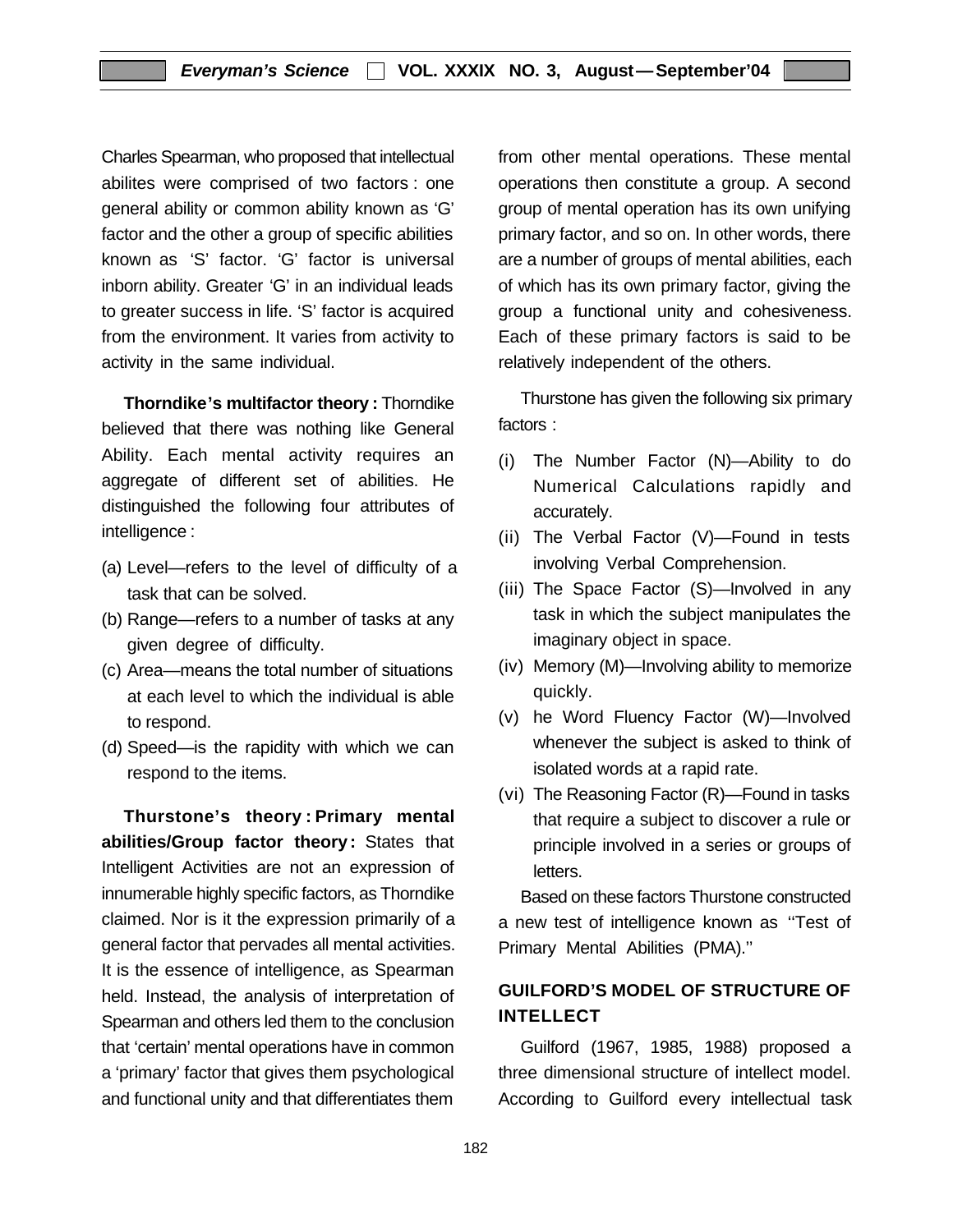can be classified according to it's (1) content, (2) the mental operation ivolved and (3) the



product resulting from the operation. He further classified content into five categories, namely, Visual, Auditory, Symbolic, Semantic and Behavioral. He classified operations into five categories, namely, Cognition, Memory retention, Memory recording, Divergent production, Convergent production and evaluation. He classified products into six categories, namely, Units, Classes, Relations, Systems, Transformations and Implications.

#### **VERNON'S HIERARCHICAL THEORY :**

Vernon' description of different levels of intelligence may fill the gaps between two extreme theories, the two-factor theory of Spearman, which did not allow for the existence of group factors, and the multiple-factor theory of Turstone, which did not allow a ''g'' factor. Intelligence can be described as comprising abilities at varying levels of generality :

- 1. The highest level : ''g'' (general intelligence) factor with the largest source of variance between individuals. (Spearman)
- 2. The next level : major group factors such as verbal-numerical-educational (v.ed) and

practical-mechanical-spatial-physical (k.m.) ability.

- 3. The next level : minor group factors are divided from major group factors.
- 4. The bottom level : ''s''(specific) factor. (Spearmen)

Beginning in 1969, Vernon became increasingly involved in studying the contributions of environmental and genetic factors to intellectual development. Vernon continued to analyze the effects of genes and the environment on both individual and group difference in intelligence. He concludes that individual difference in intelligence are approximately 60 percent attributable to genetic factors, and that there is some evidence implicating genes in racial group differences in average levels of mental ability.

## **CATTELL'S FLUID AND CRYSTALLIZED THEORY**

The fluid aspect of this theory says that intelligence is a basic capacity due to genetic potentiality. While this is affected by the past and new expriences, the crystallized theory is a capacity resultant of experiences, learning and environment.

## **GARDENER'S THEORY OF MULTIPLE INTELLIGENCE :**

Howard Gardner in his book ''Frames of Mind, The Theory of Multiple Intelligence'' (1983), puts forth a new and different view of human intellctual competencies. He argues boldly and cogently that we are all born with potential to develop a multiplicity of Intelligence, most of which have been overlooked in our testing society, and all of which can be drawn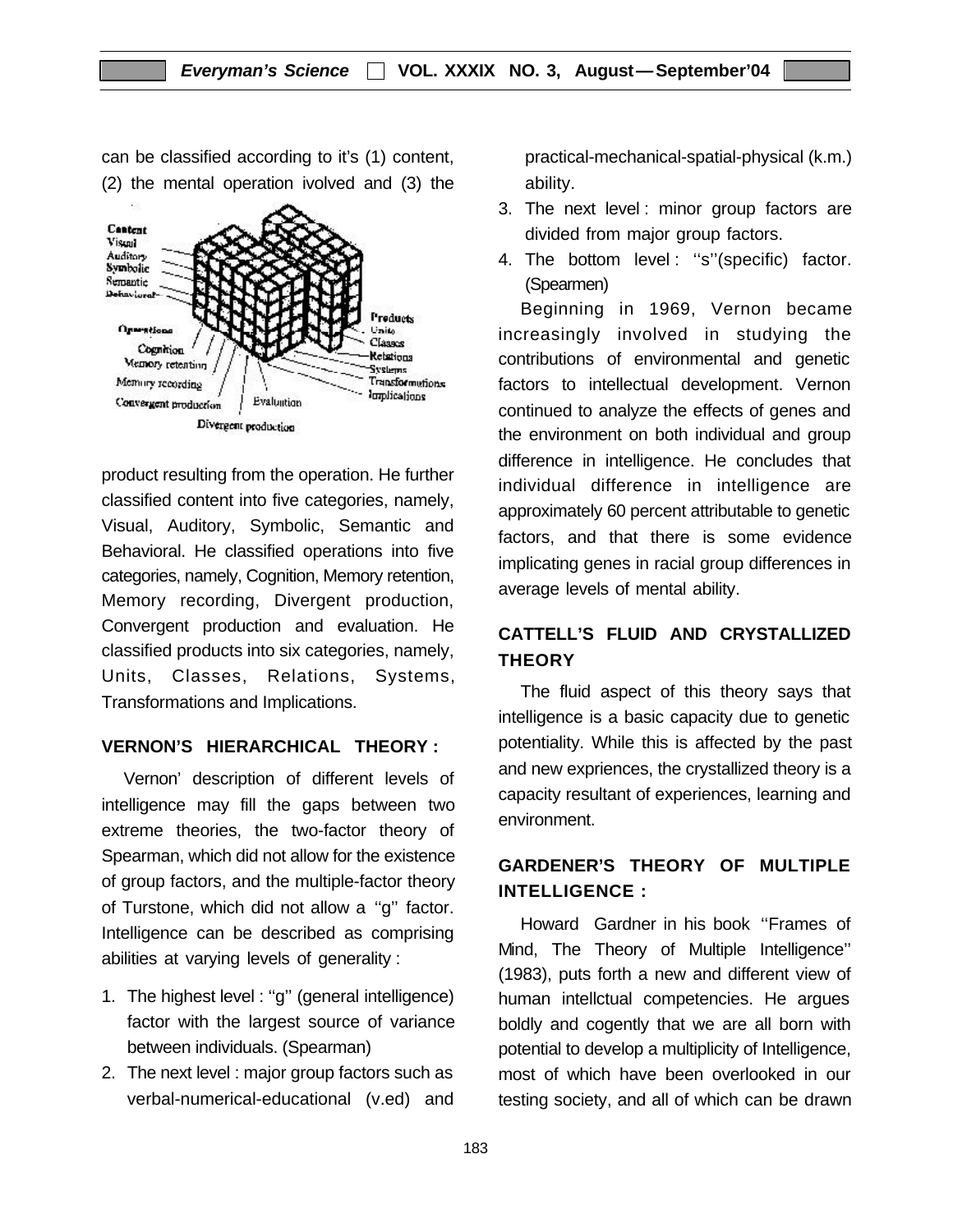upon to make us competent individuals. The potential for musical accomplishments, bodily mastery and spatial reasoning, and the capacities to understand ourselves as well as others are, Gardner argues, ''the multiple forms of intelligence that we must add to the conventional—and typical tested—logical and lingustic skills long called I.Q.''.

The multiple intelligence theory is that people possess eight types of intelligence : linguistic, logical, spatial, musical, motor ability, interpersonal, intrapersonal and naturalistic intelligence.

**Sternberg's triarchic theory:** Psychologist Robert Sternberg (1985) has constructed a three—pronged, or triarchic theory of intelligence. The Three types are :

**Analytical Intelligence—**is what we generally think of as academic ability. It enables us to solve problems and to acquire new knowledge. Problem—solving skill include encoding information, combining and comparing pieces of information and generating a solution.

**Creative Intelligence—**is defined by the abilities to cope with novel situations and to profit from experience. The ability to quickly relate novel situations to familiar situations (that is, to perceive similarities and differences) fosters adaptation. Moreover, as a result of experience, we also become able to solve problems more rapidly.

**Practical Intelligence—**or ''street smarts'', enable people to adapt to the demands of their environment. For example, keeping a job by adapting one's behavior to the employer's requirements is adaptive. But if the employer is

making unreasonable demands, reshaping the environment (by changing the employer's attitudes) or selecting an alternate enviornment (by finding a more suitable job) is also adaptive.

## **ANDERSON'S THEORY : COGNITIVE DEVELOPMENT**

Anderson proposes that human cognitive architectures will have adapted optimally to the problems posed in their environment. Therefore, discovering the optimal solution to the problem posed by the environment, independent of the architecture, is equivalent to discovering the mechanism used by the architecture. A 'Rational Analysis', as it is called, takes into account the available information in the enviornment, the goals of the agent, some basic assumptions about computational cost (in terms of a 'general' architecture mechanism), and produces the optimal behavioral function. This function then of course can be tested empirically and assumptions modified if it proves inaccurate. A contrasting point of view to this is espoused by Simon, and is centered around the claim that, in a rational analysis, the assumptions about the architecture actually do most of the work.

## **EYSENCK'S STRUCTURAL THEORY**

Eysenck discovered the neurological correlates of intelligence. He identified three correlates of intelligence i.e. reaction time, inspection time and average evoked potential. First two are observed behavior. Third behavior, is description of mental waves. Brighter individual progressively takes less time in responding. They show less variability in reaction time. Their inspection time is also less as compared to less intelligent. Average evoked potential is often measured by the wavelength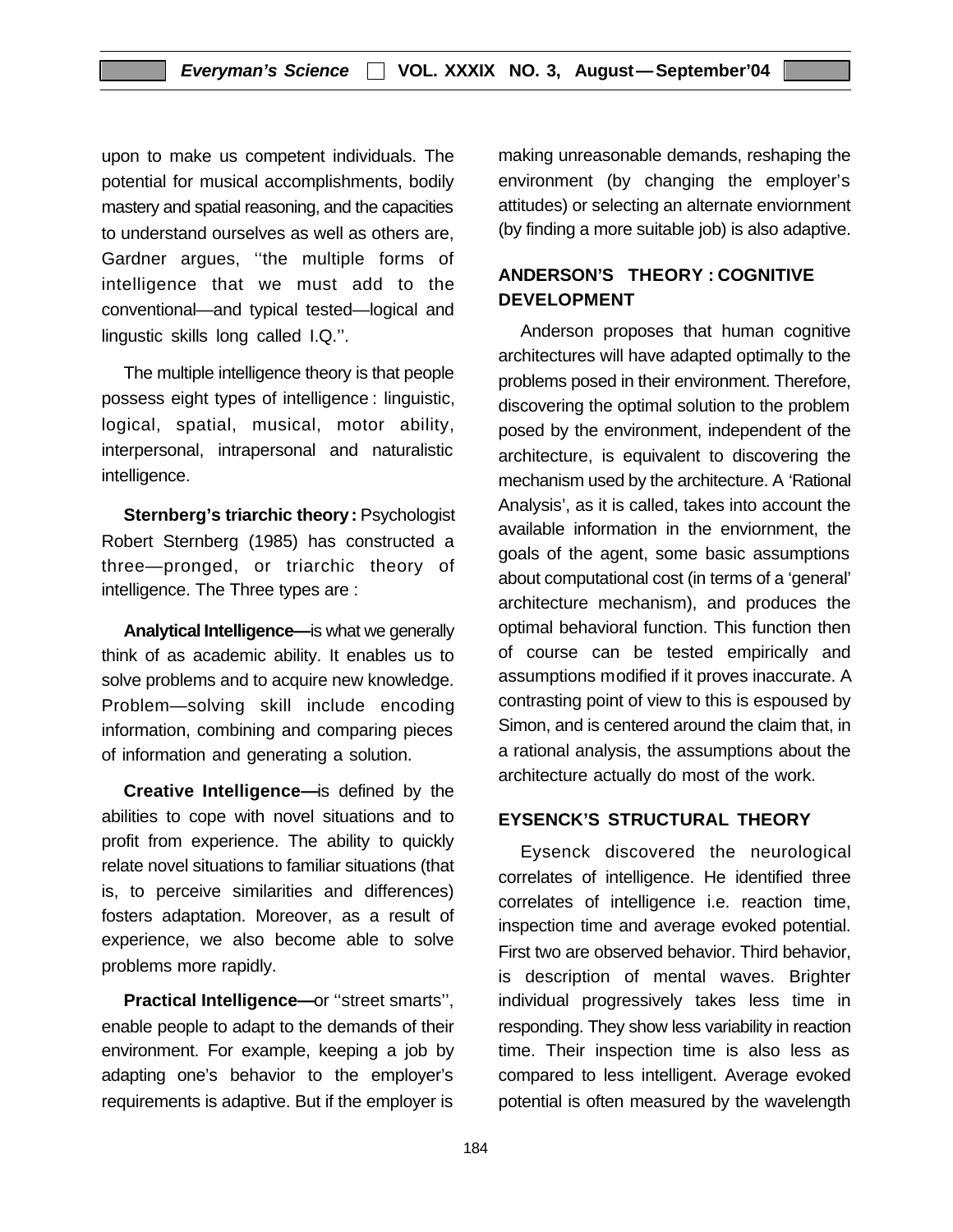in electroencephalogram and complexities of waveform. He found that the waves of intelligent individuals are complex.

## **Ceci's Biological Theory**

Ceci (1990) proposes that there are multiple cognitive potentials. These multiple intelligence's are biologically based and place limits on mental processes. These are closely linked to the challenges and opportunities in the individual's environment. In his view, context is essential to the demonstration of cognitive abilities. By context, he means domain of knowledge and other factors such as personalities, motivation and education. Context can be mental, social or physical.

## **THEORY OF EMOTIONAL INTELLI-GENCE**

According to Goleman (1995), Emotional Intelligence consists of ''abilities such as being able to motivate oneself and persist in the face of frustrations; to control impulse and delay gratification; to regulate one's moods and keep distress from swamping the ability to think : to empathize, and to hope''. The main areas are : knowing one's emotions, managing emotions, motivating oneself, recognizing emotions in others, and handling relationships.

## **CONCLUSION**

Until a clear-cut definition of intelligence can be given, theories will continue not to be able to explain it. The likelihood of such a definition occurring is virtually zero, as there will always be alternatives given, and so theories of intelligence are bound to be self-defeating.

## **REFERENCES**

- 1. Butcher, H. J. Human Intelligence and Its Nature & Assessment. London : Methun & Co., 1968.
- 2. Chaplin, Jamesh P & Krawiee. Systems & Theories of Psychology. New York : Holt Rinehart & Winston, Inc, 1974.
- 3. Ceci S. J. On Intelligence.... More or Less : A Bio-Ecological Treatise on Intellectual Development, Englewood Cliffs, NJ : Prentice Hall, 1990
- 4. Chauhan, S.S. Advanced Educational Psychology. New Delhi : Vikas Publishing House PVT, Ltd, 1998.
- 5. Gardner, H. Frames of Mind : The Theory of Multiple Intelligence. New York : Basic Books 1983.
- 6. Goleman, D. Emotional Intelligence. New York : Bantam, 1995.
- 7. Guilford, J. P. The Nature of Human Intelligence. New York : McGrawhill Book Co, 1957.
- 8. Rao, S. N. Educational Psychology. New Delhi : Wiley Estern Ltd., 1990.
- 9. Smith, Carolyn D. (ed.) Hilgard's Introduction to Psychology. London : Harcourt College Publishers, 2000.
- 10. Smith, Wendell Conditioning and Instrumental Learning. McGraw Hill, 1966.
- 11. Spearman, C. ''General Intelligence'' Objectively Determined & Measured, *American Journal of Psychology* 15, 201- 293, 1904.
- 12. Sprinhall. N. A. & Sprinhall R. C. Educational Psychology : A Developmental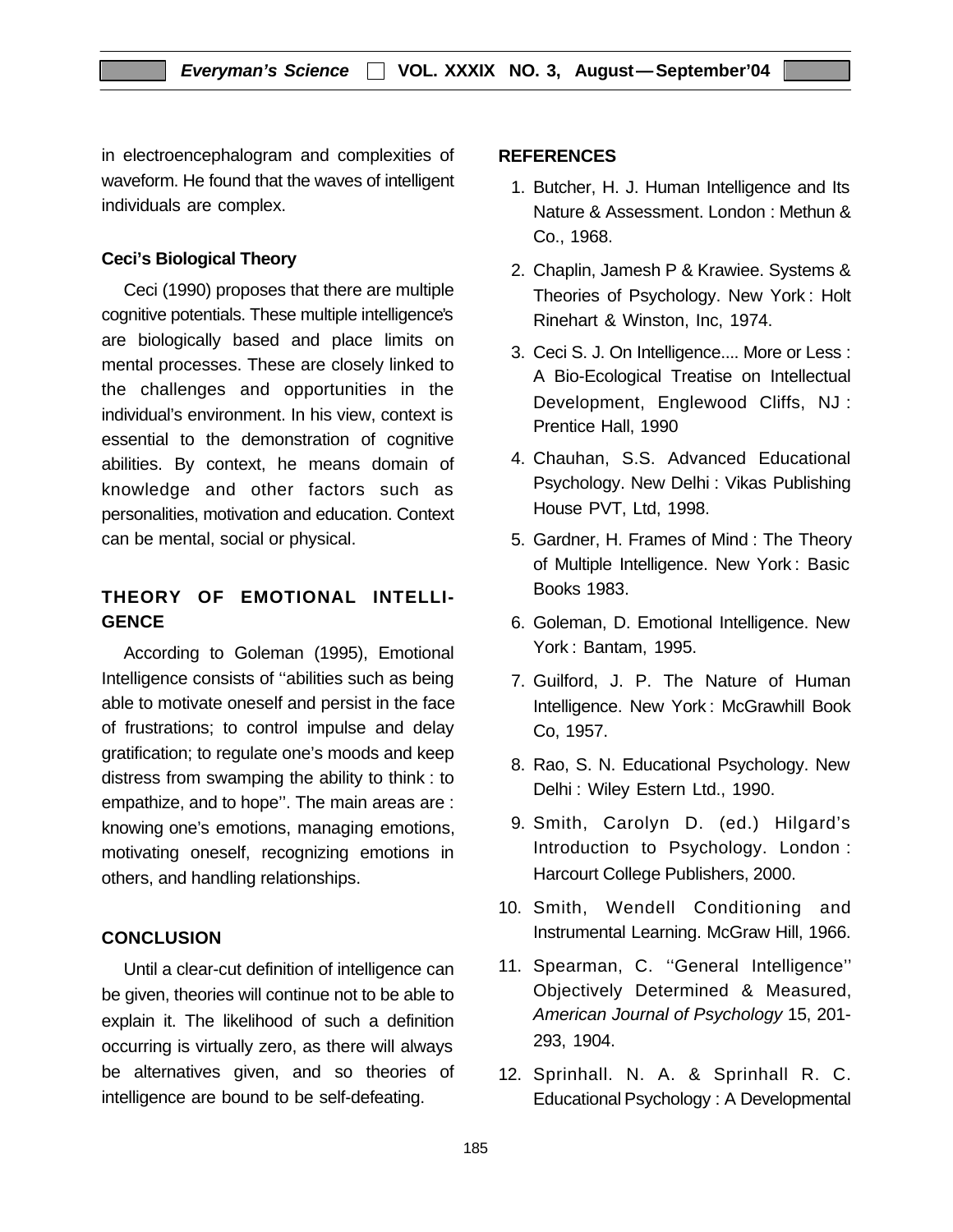Approach. New York : McGraw Hill Inc. 1990.

- 13. Sternberg, R. J. Intelligence Applied : Understanding and Increasing Your Intellectual Skills. San Diego : Harcourt Brace, 1986.
- 14. Sternberg, Robert J. The Triarchic Mind : A new Theory of Human Intelligence. New York : Penguin Books., 1989.
- 15. Stoddard, G. D. The Meaning of Intelligence. New York : Macmillan, 1943.
- 16. Stones, E. An Introduction to Educational Psychology. London Methuen & Co. Ltd., 1974.
- 17. Terman, L. M. The Measurement of Intelligence. Boston : Houghten Miffin, 1916.
- 18. Thorndike, R. L. and Hagen E. P. Measurement and Evaluation in Psychology and Education. New York : Wiley, 1977.
- 19. Woodworth, R. S. & Schloberg H. Experimental Psychology. New Delhi : Oxford & IBH Publishing, 1971.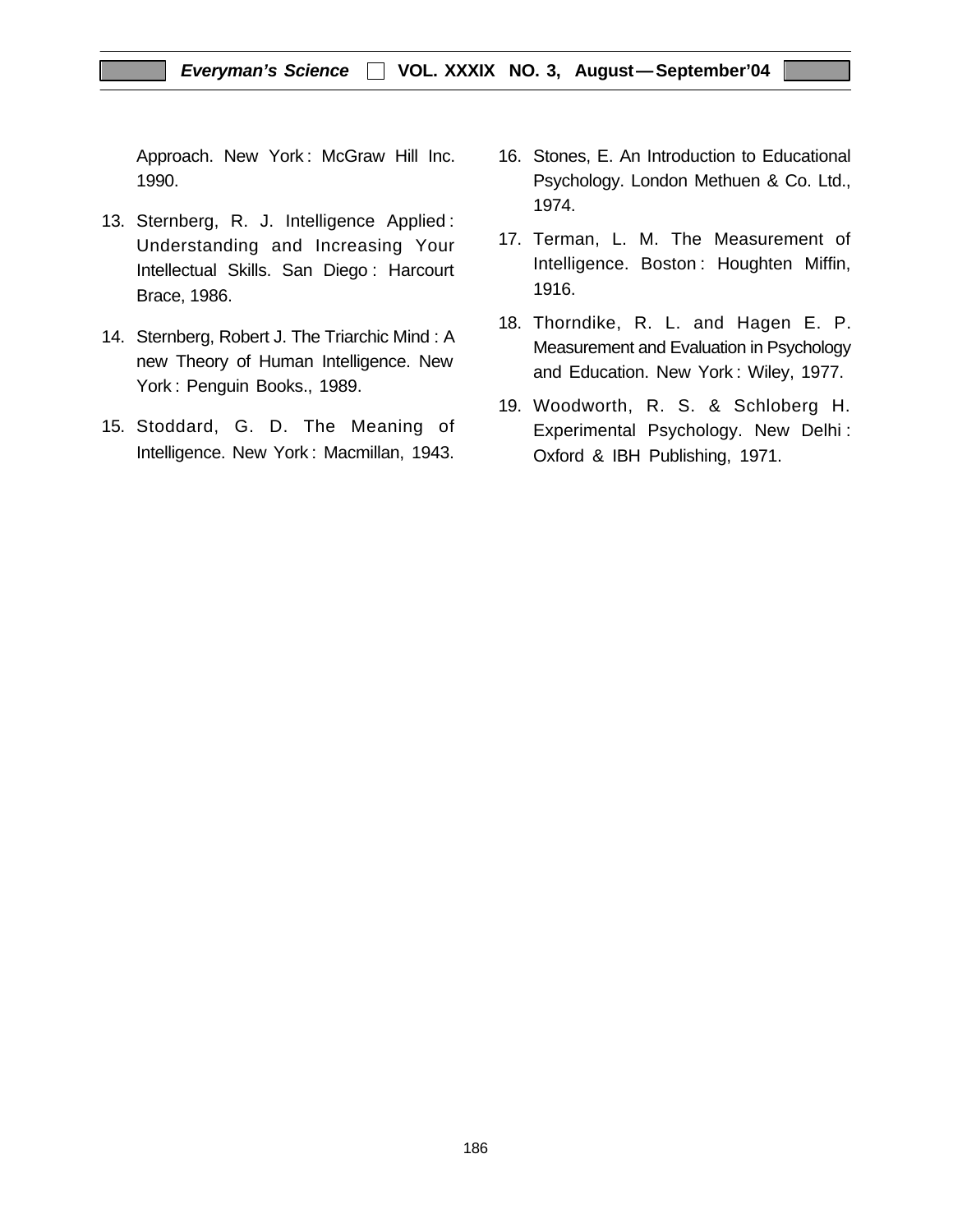## *SHORT COMMUNICATION*

# **GENES THAT CONTROL FOOD PREFERENCE (SOME LIKE IT HOT, SOME LIKE IT COLD)**

D. Balasubramanian\*

#### **INTRODUCTION**

**I** t is often said that there is no telling about food preferences. One person eats rice to the exclusion of *rotis*, while his neighbour does the exact opposite. There is clearly an element of getting used to something here and sticking to it. All my childhood I did not touch *rotis*, but it is my preferred staple food now. Enjoying some food items appears to involve an acquired taste. Beer is an excellent example, and caviar is another. Sticky, dark, salty and mildly smelly, it does take some getting used to before one can really enjoy caviar, the eggs or the roe of the fish called sturgeon. It is such a delicacy that you should know how to like it or enjoy it, or else you cannot belong to ''high society''!

Is all preference for food a cultural determinant? How does then one account for individual preferences ? One basic feature of animal behaviour is individuality. This is determined largely by the variations in the sensory perception between individuals. People differ in their sense of smell and their preferences of perfumes—a fact exploited by the perfumeries and cologne makers. herein also lies the reason why many people do not like some fruits like the jackfruit—more than the taste, it is the smell that turns them off. Indeed A F Blakeslee described as early as in 1918 that people differ in their sense of smell and that each individual lives in his or her own unique sensory world, thus generating individual preferences and tastes. The phrase ''one man's meat is another man's poison'' is true in more ways than one.

A puzzle in animal behaviour that has stymied us since the Blakeslee discovery is the basis of this sensory diversity. It is ''learned'' or nurtured, or is it built-in or genetically determined? In matters of this sort, it becomes simpler to work with lower organisms for several resasons. First of all, they have more stereotyped behaviour patterns. Secondly, their brains are not as complex and elaborate as ours. These allow us to address the question of genetic control of food preference in a more focussed manner. Then again, the time scale of operation of the experiments gets to be more convenient, since the life cycles of birth, development, growth and death of lower forms of life are in the order of weeks and months or even shorter if we move down to invertebrates. Perhaps, the greatest advantage in working with them is the ready availability of genetic variants, also called allelomorphs. Alleles are several

<sup>\*</sup> L.V. Prasad Eye Institute, Road No.2. Banjara Hills, Hyderabad 500034. E.mail.dbala@lupeye.stph.net. Article published earlier in the Hindu. Reproduced with permision.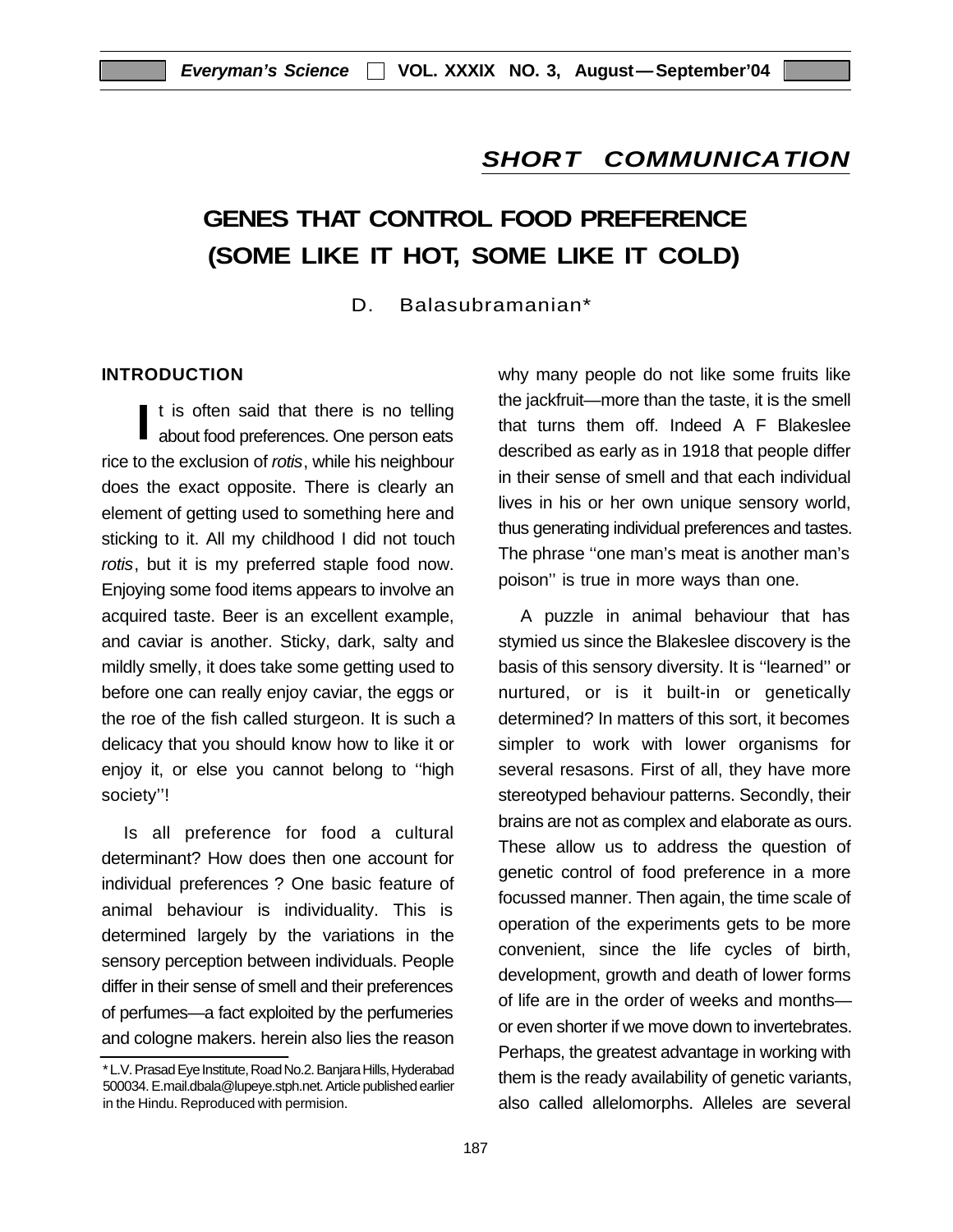forms of a gene that usually arise through mutation, and are resposible for hereditary variation in organisms. With insects, invertebrates and similar little life forms, it becomes easy to choose specific alleles of a given gene for a chosen protein or trait and study a number of these. These can be studied in great detail, with a large number of allelic individuals and in a statistically significant fashion, and with none of the problems of ethics that are associated with experiments involving animals or man.

Early on, scientists had studeid a variety of examples where allelic variations could be correlated with habitat or food habits. This is a correspondence that relates to the genotype or the genes themselves rather than the phenotype or the behaviour at the external level, where the gene in question may not be directly identified. More recently, Dr. R. L. Borowsky and his associates at the biology department of New York University have been concerned with the question of how genotype could influence feeding behaviour. They have chosen to concentrate on a lowly crustacean, called *Gammarus,* that lives on the roots of certain water plants at the Jamaica Bay in New York city. They chose this little amphipod because of its feeding habits—it likes to have starch as its staple diet, and gets it from the algae that grows in the bay. But even while in engaging in such a spartan diet, these amphipods are a little finicky. Some of them prefer eating the alga called Enteromorpha (we shall call it E), while others in the same colony prefer the alga called Ulva (call it U).

Borowsky went ahead to analyze the differences that might exist between the E- eating *gammarus* and the U-preferring ones. The difference could not really be cultural or through a brain-based decision since these crustaceans do not have any brains! The differences should then lie in the biochemistry and genetics of the animal. Pursuit of this trail led the scientists to establish that there are differences in the enzyme amylase that the individual *gammarus* have in them. Individuals that prefer the alga E seem to have one allelic variant number 52 of the enzyme amylase, while those that prefer to eat U have the allele 55 of the enzyme. It is the variation in the enzyme molecules that correlates with the food preference for E or U. There is thus a possible connection between genotype and food preference in these amphipods.

How could genotype influence feeding behaviour? Could it be through difference in the enzyme properties of the alleles? Or could it be that there are components in the alga other than starch alone that add some special flavour, aroma or taste that some *gammarus* like more than others? After all, there are varieties of the same food that differ in their special flavours, as anyone who prefers basmati rice to Nellore samba for pulav will tell you— or one who likes cow's milk more than buffalo milk can testify. Thus, if one wishes to correlate enzyme behaviour to the starch preference, the experiment needs to be done on the starch itself rather than on the composite mixture in the algae. Only then will we know that it is the starch-enzyme connection rather than any other extra ingredient in the alga.

Thus, Borowsky along with his student M M Guarna decided to isolate starch from E and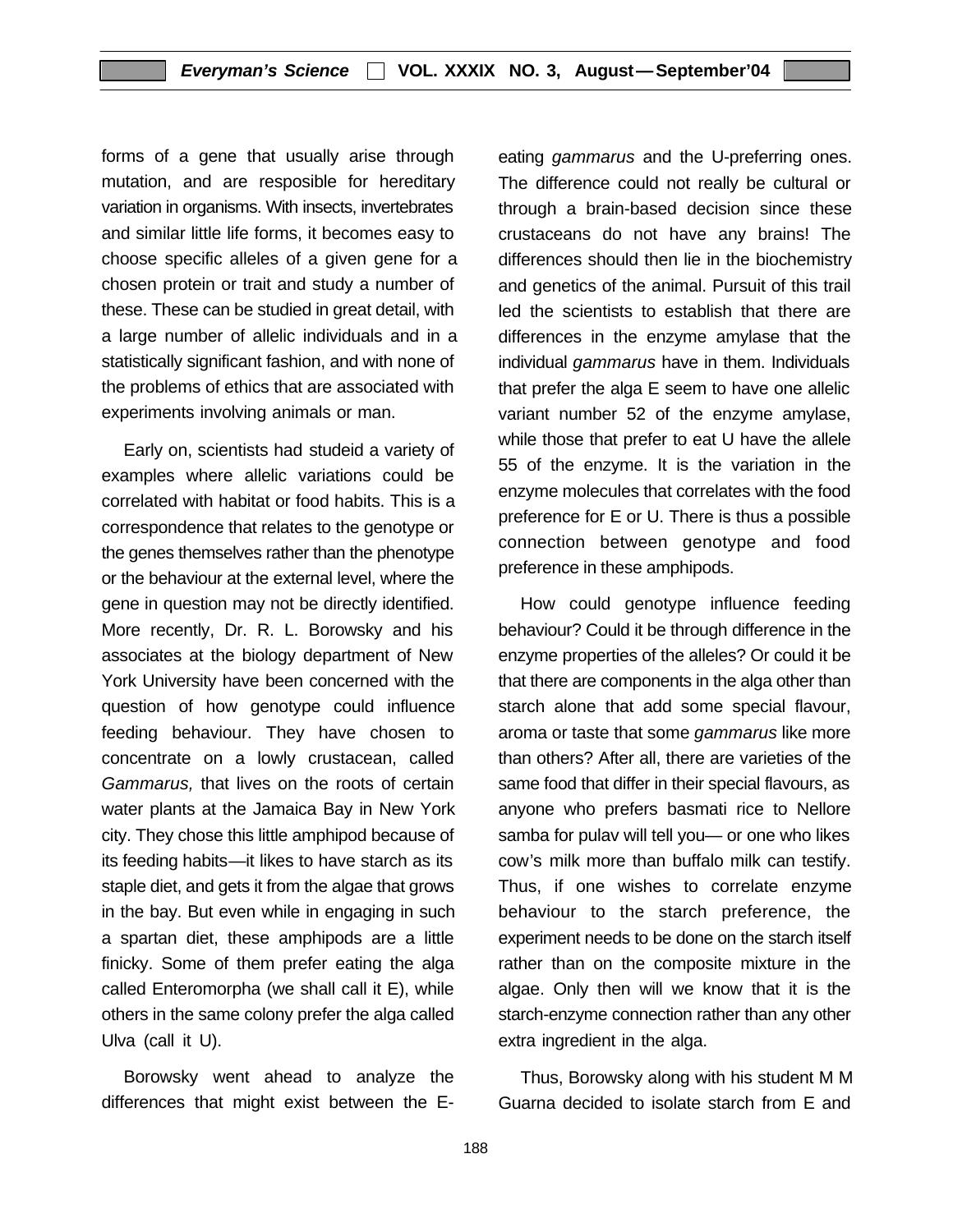from U and to work with the E-starch and U-starch. Similarly they isolated the amylase enzyme-52 from certain *gammarus* and the allele enzyme-55 from others. The experiment now involves reacting the two starches separately with each amylase enzyme and seeing whether there are any differences in the way the enzyme digests and breaks down the starch. And the results should provide the clue regarding the preferences.

When starch is broken down by amylase, it yields a series of smaller sugars such as maltose, maltotriose and maltotetraose. It was in the ratio of the three sugars that the starchenzyme reactions of the two alleles differed. When starch E was digested for about 15 minutes with enzyme-52, it gave 69% maltose, 16% maltotriose and 15% maltotetraose. In contrast, the same enzyme gave the ratio of 61 : 21 : 18 of the three sugars upon digesting the starch-U from the alga, ulva. Likewise, the ratios were different for the combinations starch E : enzyme-55 and U-55. In other words, the digested product distribution varies, depending on which alga the starch comes from and which *gammarus* the enzyme comes from.

Would this product distribution be the clue to the differences in the food preference? Yes, argue Guarna and Borowsky. They suggest that the product mix of sugars actually acts as a *feeding stimulant.* Some mixes are more effective

than others. The preference the *gammarus* with the enzyme allele 52 has for the alga E is thought to be because of the product ratio 69 : 16 : 15 that stimulates this amphipod to feed on E, while the product distribution obtained from U stimulates the amphipod 55 to prefer this alga. As they eat, the amphipods spill the enzyme onto the food. This helps in predigesting and conditioning the food, allowing for the stimulants to accumulate.

If this is true, it should then be possible to feed the *gammarus* artificially prepared starch food that contains the chosen product mix as the feeding stimulant. That would take the experiment from the "test tube" (actually glass vessels or in *vitro,* to the actual living organisms, or *in vivo*). To do so, Guarna and Borowsky bought maltose, maltotriose and maltotetraose from chemical suppliers, mixed tham in various proportions, spiked them with the starch and placed them before the amphipods. True to style, *gammarus-*52 preferred to eat the artificial food that contained the 69 : 16 : 15 ratio, just as if it were from the alga E. Likewise, *gammarus-*55 preferred to eat a product mix that corresponded to the starch-U situation!

This suggests that the perception of the environment (food) varies with genotype because of genetically caused differences in enzymatic properties.

*—conclude these New York sicentists.*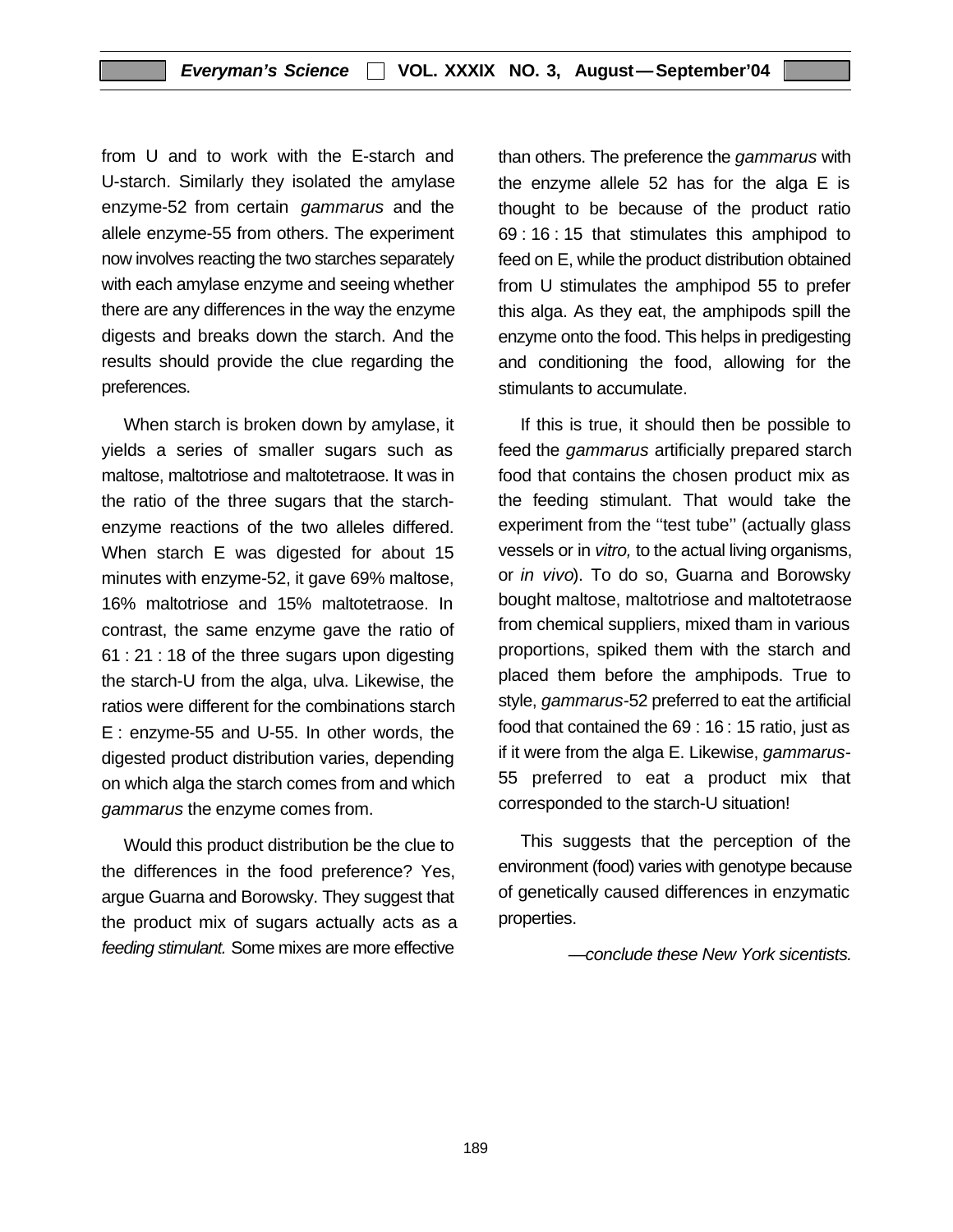# KNOW THY INSTITUTIONS



**GOVERNMENT EXAMINER OF QUESTIONED DOCUMENT, HYDERABAD**

#### **BACKGROUND**

The Institution of Government Examiner of Questioned Document (GEQD) is one of the oldest in the world in the field of forensic document sciences. In 1906, on the recommendation of the Police Commission, the first unit of the Government Examiner of Questioned Document (GEQD) was established at Shimla. The second unit of the GEQD started functioning in 1964 at Kolkata. The third unit of the GEQD came into existence in 1968 at Hyderabad. The administrative control of these institutions was initially under the Intelligence

Bureau (IB), under the then Bureau of Police Research and Development (BPR & D), and presently it is being controlled by the Directorate of Forensic Science, New Delhi. Min. of Home Affairs, Govt. of India. The main activities of this premier organization through R&D are carried out in the following fields :

- 1. Conventional Document Science
- 2. Computer Forensics
- 3. Cyber Forensics
- 4. Digital Forensics
- 5. Digitized Document Frauds.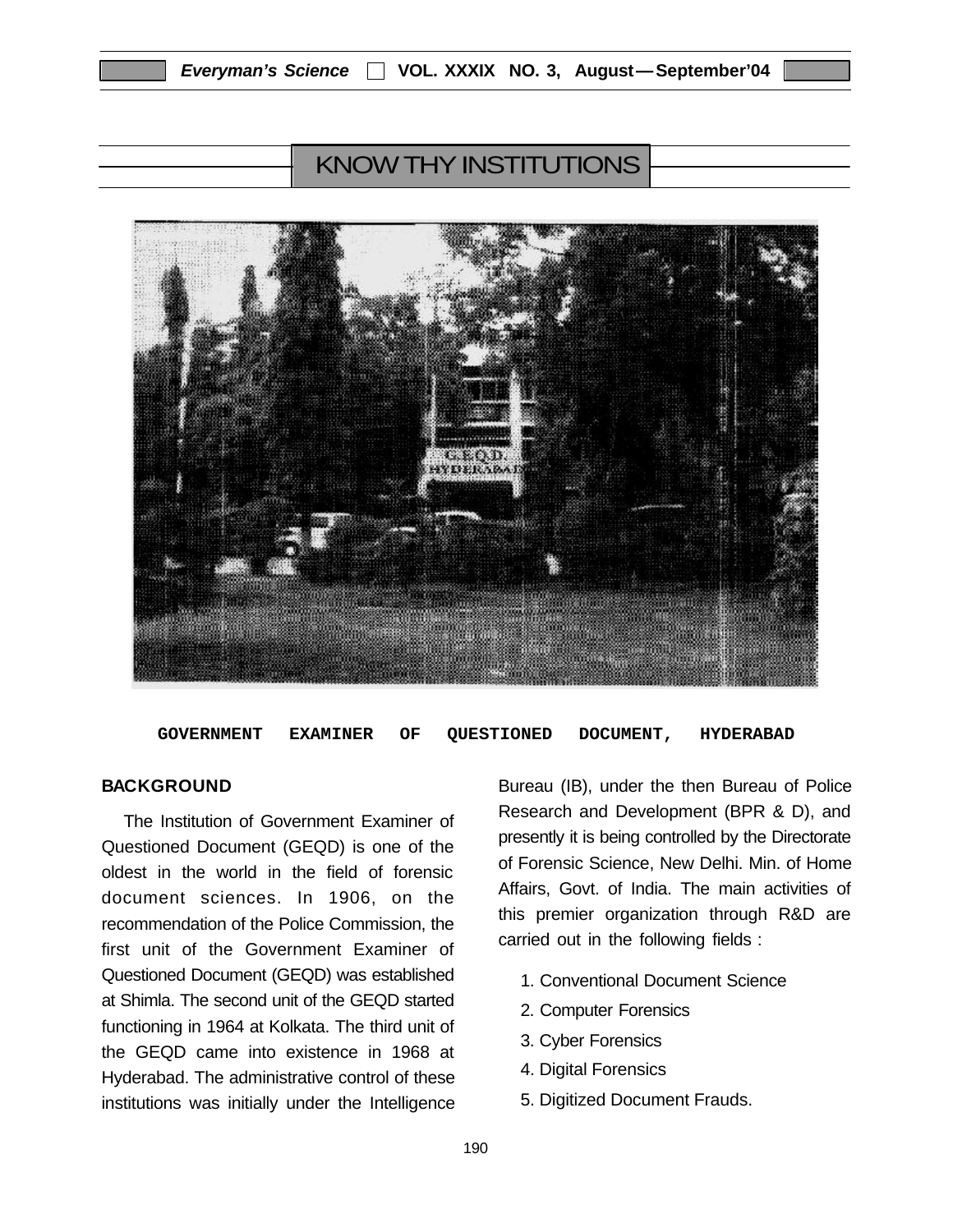The GEQD located at Ramanthapur, Hyderabad has a campus comprising own separate building along with residential quarters for its staff and access to all the necessary facilities. Additional separate building for GEQD is about to be completed owing to increase in number of cases and laboratory requirement for Computer Forensic Division.

**LABORATORIES** *DOCUMENT SCIENCE LABORATORY* **:** It comprises state of the art

equipment like VSC 2000, VSC 4, VSC 1, Leica MZ8 High resolution microscope, RAMAN Spectra, ESDA, Universal Comparator Projectina and other sophisticated instruments for the decipherment of peculiar characteristics in establishing the facts about questioned documents for the sake of Justice.

*COMPUTER FORENSIC LABORATORY* **:** It is entertaining all kinds of computer frauds and cyber crime cases throughout India from various state and central organization. The experts in computer forensics division follow the cardinal rules of computer forensics as per international standard and IT Act 2000 of India. The lab is well equipped with the licensed genuine software for the forensic imaging and analysis of digital evidence.

*ANALYTICAL WORK* **:** The forensic document division of this laboratory undertake the examination of forensic documents which can be broadly divided in two groups, one that requires the comparison of unknown exhibits with the known sample for establishing the authorship or otherwise, the other that requires a study of crime exhibit alone. Most of the documents that are referred to the expert are to identify the writing, typewriting, printed matter and seal impression only. The rest may be to

distinguish forgery from genuineness; to analyze inks, papers or other constituents of the documents; to reveal additions and substitutions; to decipher erased, obliterated writings or writings on a charred document etc.

Specialization can only endorse excellence in forensic document science. To remain on a par with the fast growing trend, GEQD Hyderabad evolved the concept of establishing the specialized divisions in forensic document science. Consequently, the following specialized divisions have been setup, dealing with all types of document problem, computer frauds and cyber crimes.

*TAMPERED DOCUMENT DIVISION* **:** To examine tampering on the documents, decipherment of the originals in cases of obliteration, erasures, alterations, etc.

**IMPRINT DIVISION**: To examine typewriting, printing, computer printouts, seal impressions, plastic currency, spurious currency, watermarks, holograms, stamps, photographs, painting etc.

*WRITING MEDIA DIVISION* **:** To examine the chemial and physical analysis of ink, paper or other writing surfaces, instruments and other constituents of the document used in its preparation.

*COMPUTER FORENSIC DIVISION* **:** This division deals with forensic analysis of Digital evidence, forensic imaging of various storage media, cracking of passwords, email tracing, stegano-analysis and GSM reader for mobile forensics, etc. ''GEQD Hyderabad has established the Premier computer forensic laboratorty for takling computer frauds & cyber crimes.''